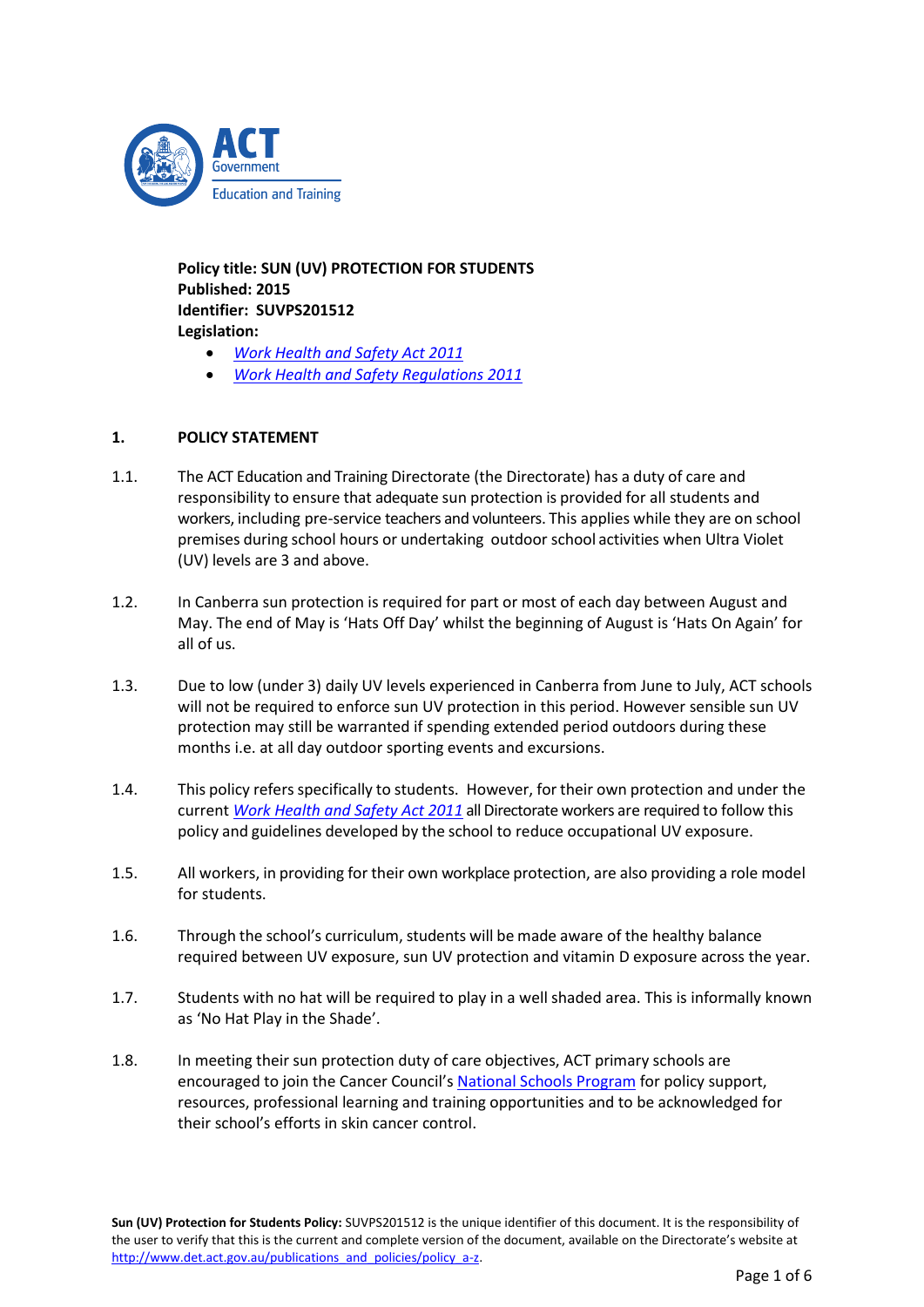1.9. Information about the Cancer Council's [National Schools Program](http://www.actcancer.org/prevention/sunsmart/act-schools-and-early-childhood-services/national-schools-program/) can be obtained from Cancer Council [ACT's website.](http://www.actcancer.org/prevention/sunsmart/skin-cancer-in-australia/) ACT primary schools can also view their current SunSmart status from the Cancer Council [ACT's website.](http://www.actcancer.org/prevention/sunsmart/skin-cancer-in-australia/)

# **2. RATIONALE**

- 2.1. This policy aims to protect students and workers, as far as reasonably practicable, from the dangers associated with over-exposure to the sun's UV.
- 2.2. Australia has amongst the highest rate of skin cancer in the world at least 2 in 3 Australians will develop skin cancer before the age of 70. Exposure to UV is a major contributory factor in the development of skin cancer.
- 2.3. UV comes both from direct and indirect sunlight, it is also scattered in the atmosphere. UV is also reflected from surrounding surfaces such as water, sand, concrete and snow. High levels of radiation are received in wide open areas where there is no shade, such as school ovals, even on a cloudy day.
- 2.4. UV levels reach 3 and above in Canberra for part or most of each day between August and May which warrants sensible sun protection during this part of the year.
- 2.5. In Canberra annual UV levels peak during the daylight saving/summer period between 11am and 3pm. ACT Schools will therefore aim to reduce time outdoors during this period, or otherwise take particular care if outdoors during this peak UV period i.e. seek shade at all times.
- 2.6. Sun UV protection is recommended at all ages, as the risk of developing skin cancer risk is reduced at whichever age sun protection is used.
- 2.7. Childhood and adolescence are critical periods during which exposure to UV radiation is more likely to contribute to skin cancer in later life, including melanoma. UV exposure during the first 18 years of a person's life is the most critical risk factor for skin cancer, and also causes skin damage and premature ageing. This is important to remember in the secondary school setting.
- 2.8. Most Australians receive the bulk of their Vitamin D supply from exposing their skin to small amounts of UV in sunlight most days of the week. Due to low levels (under 3) of UV in Canberra during the winter months, Cancer Council ACT does not generally recommend sun UV protection in June and July. This is to reduce the risk of Vitamin D deficiency in the ACT region.

### **3. DEFINITIONS**

- 3.1. **Duty of Care:** legal duty of care requires that teachers and workers should take all reasonable measures to ensure the safety of a school student under their care. This duty of care will arise whenever a student/teacher-worker relationship exists.
- 3.2. **Parents/Carers:** people with parentalresponsibility and guardians.
- 3.3. **Workers:** teachers and staff employed by the Directorate.
- 3.4. **Sensible**: covering as much skin as possible from UV levels.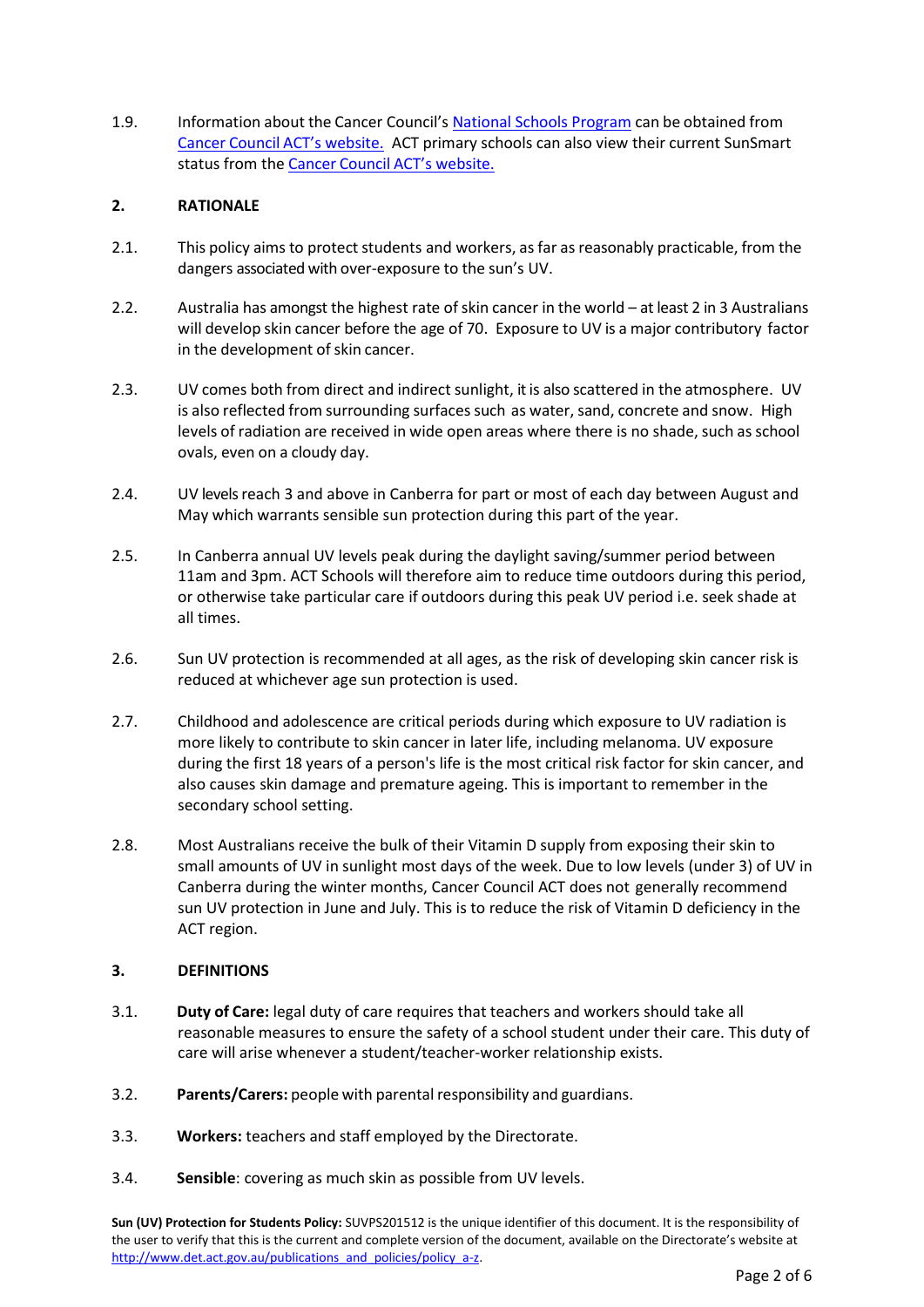- 3.5. **Sunburn**: a radiation burn to the skin.
- 3.6. **UV or UVR**: Ultraviolet Radiation
- **4. LEGISLATION** *[Work Health and Safety Act](http://www.legislation.act.gov.au/a/2011-35/) 2011* and *[Work Health and Safety Regulations](http://www.legislation.act.gov.au/sl/2011-36/current/pdf/2011-36.pdf)  [2011](http://www.legislation.act.gov.au/sl/2011-36/current/pdf/2011-36.pdf)*
- 4.1. The main objective of the *[Work Health and Safety Act](http://www.legislation.act.gov.au/a/2011-35/) 2011* and *[Work Health and Safety](http://www.legislation.act.gov.au/sl/2011-36/current/pdf/2011-36.pdf)  [Regulations 2011](http://www.legislation.act.gov.au/sl/2011-36/current/pdf/2011-36.pdf)* is to protect workers, students and visitors against harm to their health, safety and welfare through the elimination or minimisation of risks as reasonably practicable.

### **5. PROCEDURES**

### 5.1. **Local School Guideline Development**

- 5.2. Each school must develop and adhere to sun UV protection guidelines that comply with this policy using Attachment A, UVR Protection Checklist for Schools - Cancer Council ACT as a guide. The information contained in this attachment is consistent with Cancer Council ACT's [National Schools Program](http://www.actcancer.org/prevention/sunsmart/act-schools-and-early-childhood-services/national-schools-program/) recommendations:
	- sun UV protection guidelines in schools must be developed in consultation with the school community and the School Board
	- parents must be informed of the school's sun UV protection guidelines. This may be achieved by publishing the guidelines in the school handbook and school newsletters. Parents should also be informed that a full copy of the Directorates *Sun UV [Protection](https://index.ed.act.edu.au/our-people/whs/files-whs/SunUVProtectionforStudentsPolicy.docx) Policy* is available for inspection at the school
	- schools actively promote positive sun UV protection behavior and attitudes via school newsletters, website, school events and assemblies
	- schools will be required to review their sun UV protection guidelines at least once every 3 years. Schools with national SunSmart status will be required to submit a copy of their current guidelines to Cancer Council ACT. The school guidelines will be updated, if required, to maintain national SunSmart standards and best practice.

### 5.3. **Protective Clothing and Hats**

- Between August and May students and workers are required to wear SunSmart hats (e.g.: broad–brimmed, bucket with deep crown or legionnaire hats) that cover the face, ears and neck.
- Broad-brimmed hats should be at least 6cm for children (7.5cm for teens and adults). Bucket style hats should have an angled rim that is suitable for the size of the child's head (a minimum of 5cm as a guide) a minimum of 6cm for older children and adults.
- Sunhat cords can become caught and become a strangulation risk to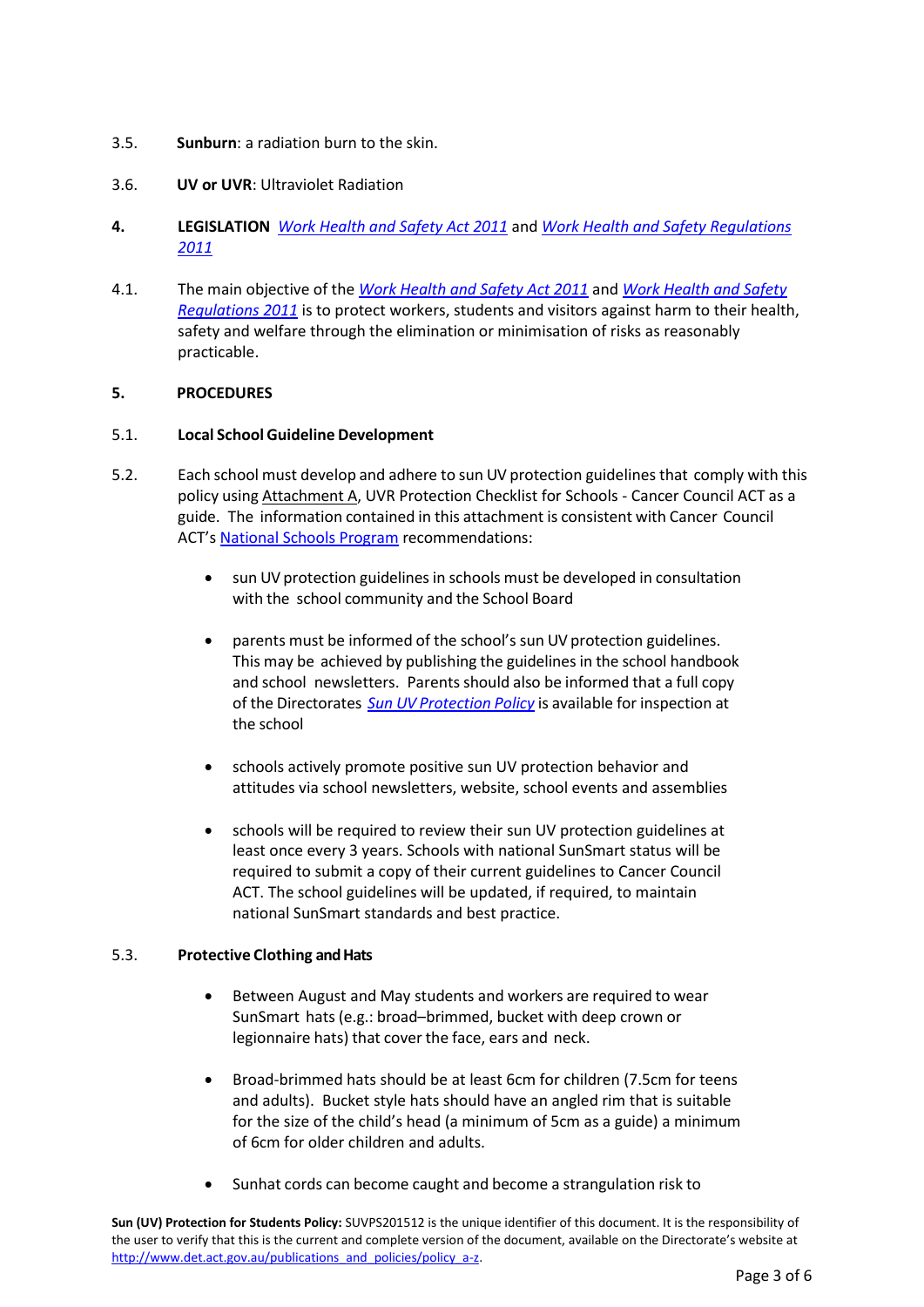children playing on fixed playground equipment. Schools must request that parents either purchase sun hats with safety cords designed to break under minimal strain, or remove cords from sunhats altogether.

- When students are required to wear sun hats, schools will not permit them to access fixed play equipment unless one of the above hazard controlsis met.
- Schools must support the wearing of sun protective clothing. Loose fitting, closely woven cotton fabrics and shirts with a collar and longer sleeves and longer skirts and shorts are recommended.
- Sun protection clothing is incorporated into the school uniform/dress code. Sensible uniform design requires covering as much skin as possible.
- All students will be required to wear at least a t-shirt or a rash vest ('rashie') when attending all day outdoor swimming carnivals.
- Schools will support the wearing of sunglasses all year round. For best sun UV protection, a close fitting wrap-around pair should be worn that meets AS 1067.

### 5.4. **Shade Provision**

- All students will be reminded, directed and encouraged to use the school's designated shade areas when playing, eating etc. This is particularly important during the daylight saving/summer months when UV levels peak.
- School communities are required to maintain and/or increase shade provision in school grounds for future generations. This includes the planting of shade trees and shade structures.

### 5.5. **Wearing of Sunscreen**

- 5.6. Whilst sunscreen is considered the final line of defence against UV related skin damage, ACT schools will consider effective strategies that will allow for the daily application of sunscreen by both students and workers who choose to wear it. Because current school uniforms tend to leave significant areas of skin (arms and legs) exposed, sunscreen will play an important role in school's sun UV protection guidelines. These guidelines require that:
	- schools actively support and promote the daily use of broad spectrum, water resistant SPF 30 or higher sunscreen on exposed skin that cannot be protected by clothing/uniform
	- parents are reminded and encouraged to supply SPF 30 or higher, broad spectrum, water resistant sunscreen as part of their child's school equipment
	- parents are reminded that sunscreen should be applied at home before leaving to school
	- schools are required to make sunscreen accessible to all students and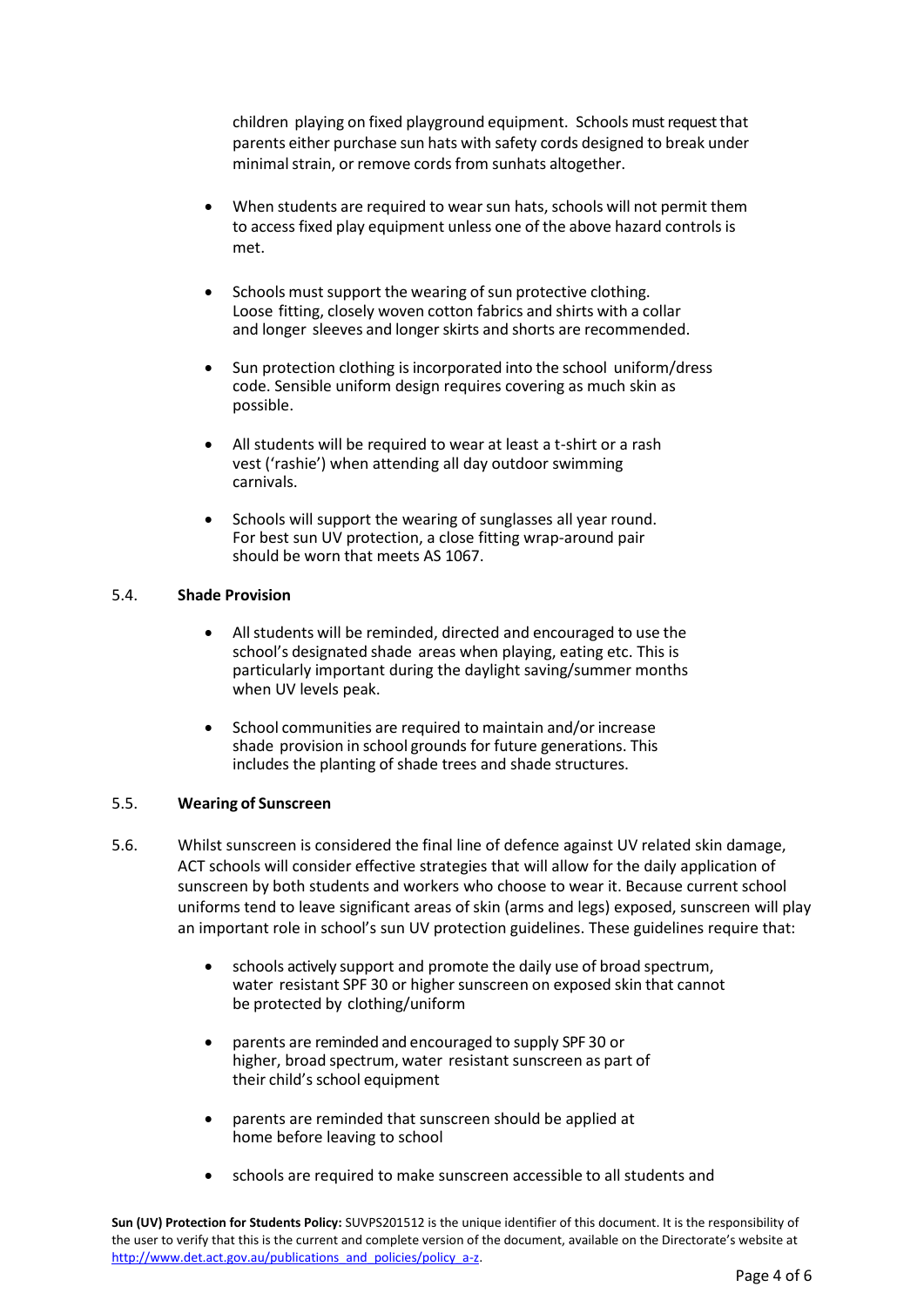workers for daily applications throughout the day. Schools have sunscreen in most, if not all classrooms

- where practicable students are given daily opportunities and reminders to apply sunscreen 15-20 minutes prior to the lunch break (the peak UV period of the day) and before participating in outdoor activities i.e. PE etc
- students are encouraged to apply sunscreen themselves
- staff will exercise judgment as to whether some students, for example, younger children, should be supervised or assisted when applying sunscreen
- schools will inform parents/carers at the beginning of the school year that there may be occasions when workers will need to apply sunscreen to children. Parents/carers should be requested to inform the school if they do not wish workers to apply sunscreen to their children
- if a child is allergic to sunscreen, parents/carers must notify the school about this on the medical form completed at the beginning of each school year. Parents/carers have the option of providing a hypoallergenic sunscreen for their children.

#### 5.7. **ReschedulingOutdoor Activities**

- 5.8. Minimise the time spent outdoors between 11am and 3pm (Daylight Saving/Summer Time). Some strategies might include:
	- planning all day outdoor events i.e. athletic/swimming carnivals not to occur during the peak UV period of the year when the risk of sunburn is significantly increased
	- timetabling outdoor physical activities, excursions and outdoor classes earlier in the day
	- holding assemblies indoors, under shade or at lower UV times
	- making lunch times shorter and morning breaks longer
	- keeping students indoors or under shade at lunch times, until they have eaten their lunch.

#### 5.9. **SunSmart Tools and Professional Learning Opportunities**

- ACT schools are encouraged to display the SunSmart Web Widget on their school's website to assist their school community toward better understanding when sensible sun UV protection is and is not required each day in Canberra.
- ACT teachers and workers are encouraged to complete [Cancer Council](http://www.generationsunsmart.com.au/)  [Generation SunSmart Professional Learning online modules.](http://www.generationsunsmart.com.au/) Upon completion teachers and workers will receive a Certificate of Completion and their school acknowledged by Cancer Council.